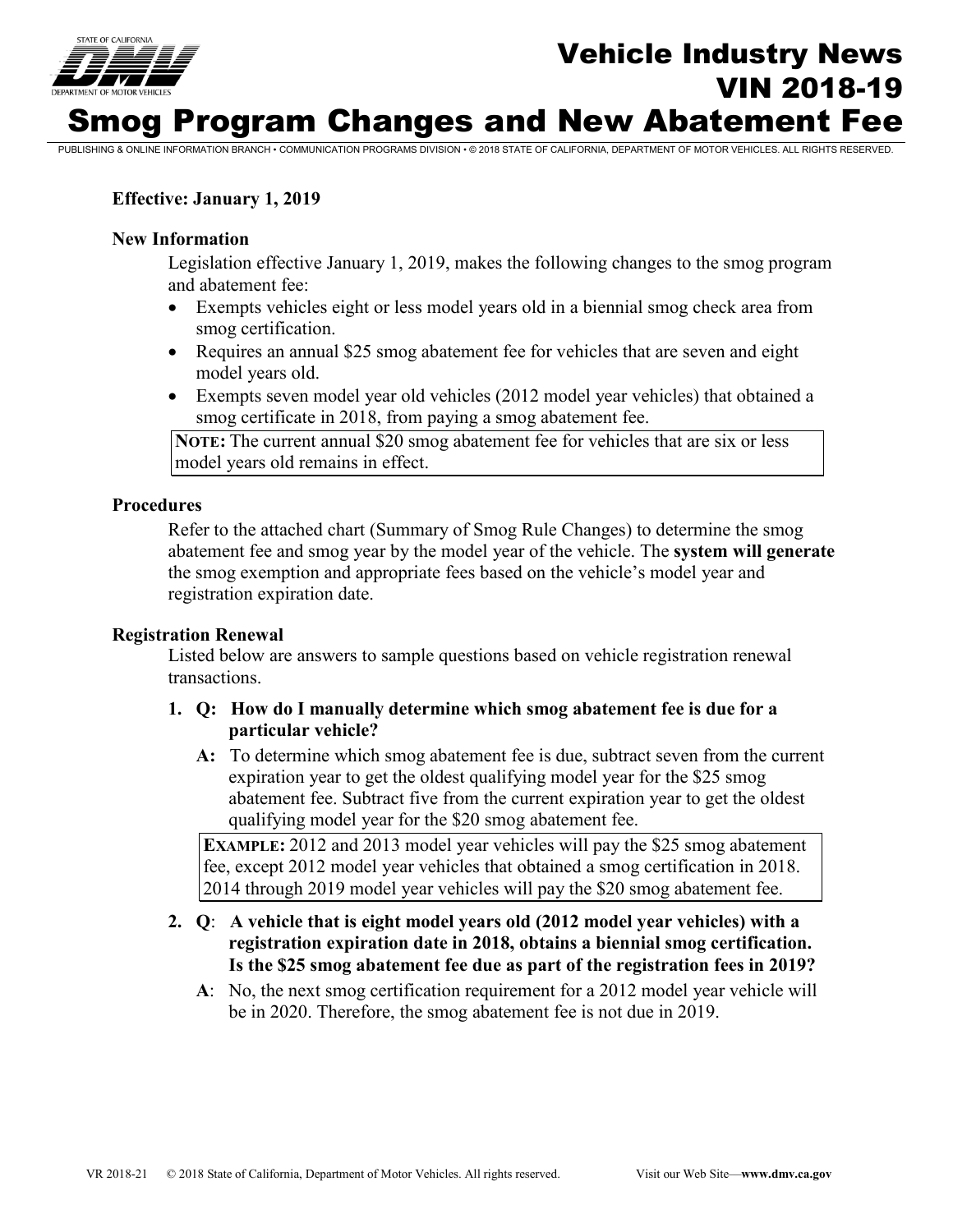# VIN 2018–19

# Page 2 of 3

# **Registration Renewal,** *continued*

- **3. Q: A vehicle that is eight model years old (2012 model year vehicles) with a registration expiration date in 2018, has a report of deposit of fees (RDF) for smog certification in 2018. If the application is resubmitted in 2019, can the customer pay the \$25 smog abatement fee?** 
	- **A**: No, the smog certification is due because the original registration expiration date is in 2018.
- **4. Q: Is the \$25 smog abatement fee due for a vehicle that is six model years old or less, in 2019?** 
	- **A:** No, the \$25 smog abatement fee applies only to seven and eight model year old vehicles due for smog certification renewing in 2019. Vehicles six model years old or less are subject to the \$20 smog abatement fee.

# **Transfers**

The **system will generate** the smog exemption and appropriate fees due based on the transfer date. Listed below are answers to sample questions based on the transfer date.

 **required fees were paid, but the transaction was returned on an RDF for 1. Q: A vehicle that is eight model years old or less is transferred in 2018. All smog. If the application is resubmitted in 2019, can the customer pay the \$25 smog abatement fee in lieu of a smog requirement?** 

**A:** No, a smog certification for the transfer is required.

**SMOG EXCEPTION:** A vehicle that is four model years old or less is exempt from a transfer smog and an \$8 fee is due in lieu of the smog certification.

- **2. Q**: **A vehicle that is seven or eight model years old (2012 and 2013 model year vehicles) is transferred in 2019. The annual registration fees and biennial smog certification are due. Is the smog abatement fee due? Is a smog certification required?** 
	- **A:** The \$25 smog abatement fee is due for registration renewal and a smog certification is due for the transfer.
- **3. Q**: **A vehicle that is six model years old or less (2014–2019 model year vehicles) is transferred in 2019. Annual registration fees and biennial smog certification are due. Is the smog abatement fee due? Is a smog certification required?** 
	- **A:** The \$20 smog abatement fee is due for registration renewal and a smog certification is due for the transfer.

 from a transfer smog and an \$8 fee is due in lieu of the smog certification. **SMOG EXCEPTION:** A vehicle that is four model years old or less is exempt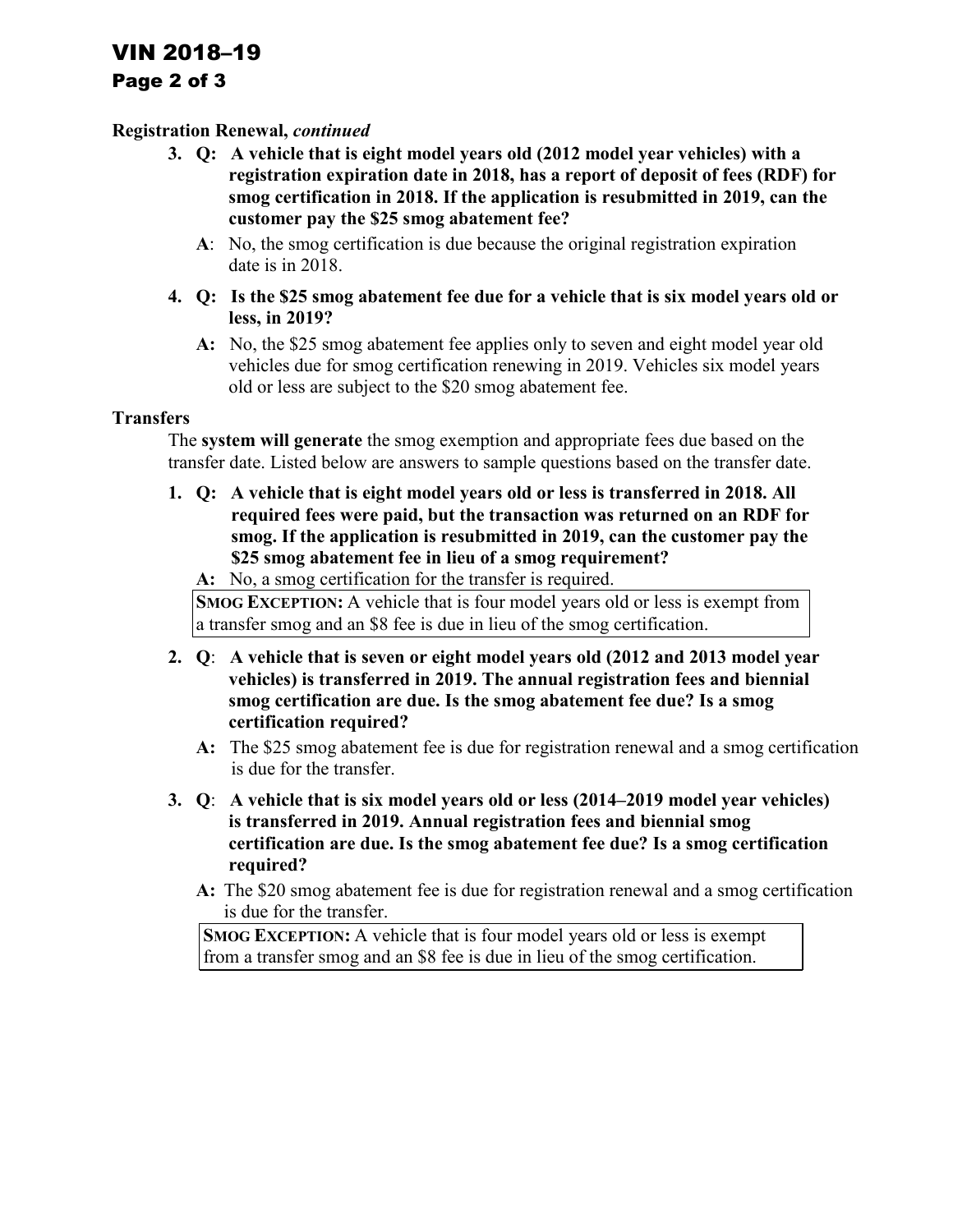# **Transfers,** *continued*

- **parent and child in 2019. Registration fees are current and not due. Is the 4. Q: A vehicle that is eight model years old or less is transferred between a smog abatement fee due? Is a smog certification required?** 
	- **A**: No, the smog abatement fee is only due for registration renewal and a smog certification is not required for a family transfer.
- **5. Q**: **A vehicle that is eight model years old or less is transferred in 2019. The vehicle is located in a non-biennial area and the annual registration fees are due. Is the smog abatement fee due? Is a smog certification required?** 
	- **A:** No, the smog abatement fee and smog certificate is not required because it is in a non-biennial area.

# **Background**

 Currently, vehicles that are six model years older or less, located in a biennial smog abatement fee to \$25 for seven and eight model year old vehicles. check area, are exempt from smog certification and the \$20 annual smog abatement fee is due. The current six model year old or less smog exemption and abatement fee requirements remain in effect. On January 1, 2019, Assembly Bill 1274 (Chapter 633, Statutes 2017) extends the current smog exemption by two years and increases the smog

# **Distribution**

Notification that this memo is available online at **www.dmv.ca.gov** under Publications was made via California DMV's Automated Email Alert System in October 2018.

# **References**

*California Health and Safety Code* §§44011, 44060, and 44091.1 *California Vehicle Code* §§4001.1 and 4000.2

# **Contact**

Call the DMV Customer Communications Section at (916) 657-6560 for further clarification of this memo.

Attachment